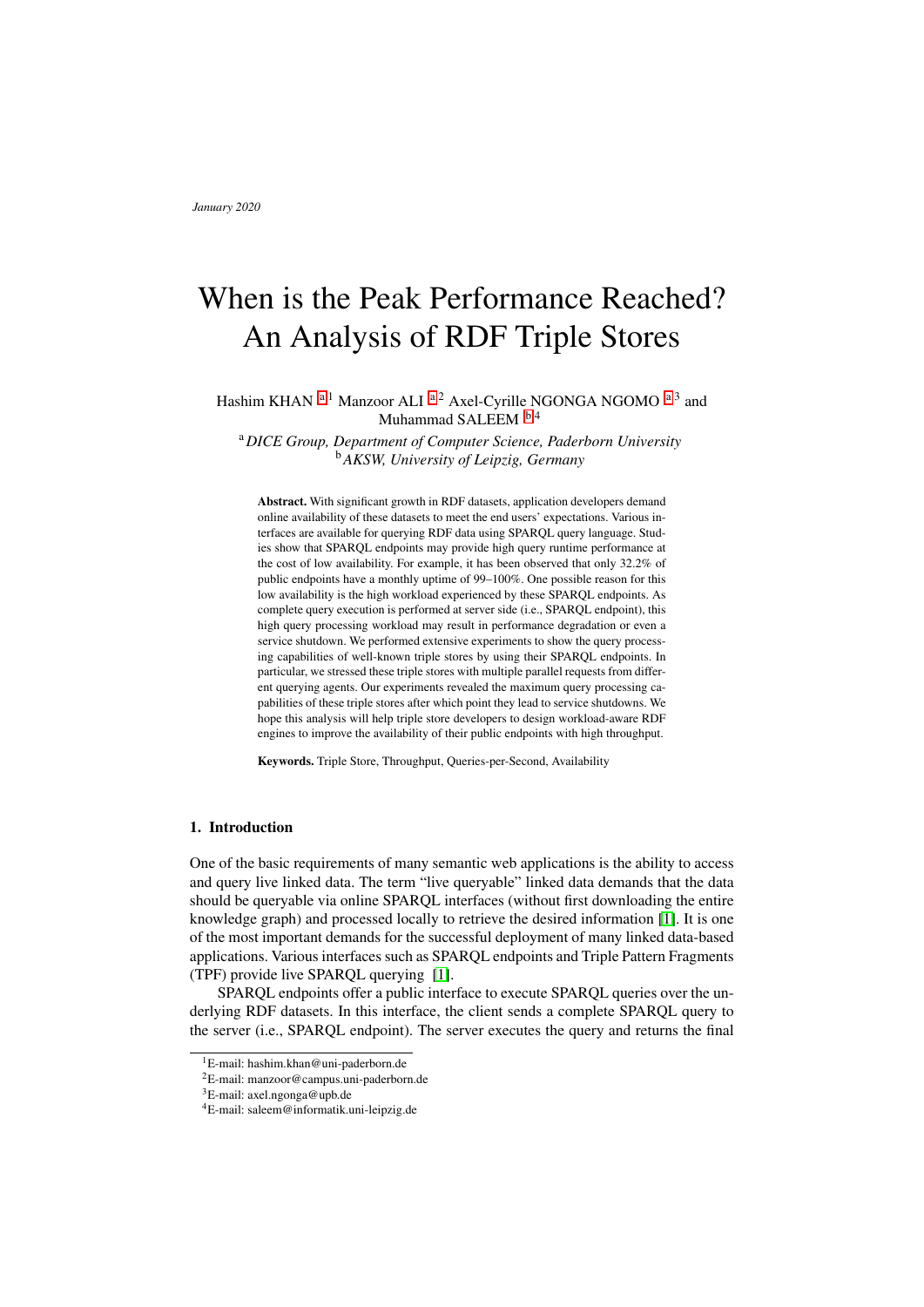results. The server is responsible for the execution of a complete query while the client is idle most of the time [\[2\]](#page-11-1). This model of query processing generally leads to better runtime performance due to the optimization techniques used in the server. Furthermore, the network overhead is low, as the complete query processing task is performed at one end. However, many of the SPARQL endpoints suffer from low availability rates [\[1,](#page-11-0)[3\]](#page-11-2). According to the SPARQLES  $[4]^{5}$  $[4]^{5}$  $[4]^{5}$  $[4]^{5}$  current statistics,<sup>[6](#page-1-1)</sup> only 176 (i.e. 20.71%) were found available out of a total 557 public endpoints. One potential reason for this low availability could be service shutdowns due to the high workload experienced by these SPARQL endpoints and the complex and expressive nature of SPARQL queries, which may require large processing time and resources. For example, the well-known public endpoints such as DB pedia<sup>[7](#page-1-2)</sup> and Wikidata<sup>[8](#page-1-3)</sup> receive more than  $100K$  queries per day [\[5\]](#page-11-4). The RDF data storage and SPARQL query execution is performed by the backend triple store. For example, the DBpedia SPARQL endpoint is powered by the Virtuoso [\[6\]](#page-11-5) triple store. The Wikidata endpoint works on top of the BlazeGraph<sup>[9](#page-1-4)</sup> triple store. Every RDF query processing engine has a certain peak performance point when exposed to multiple parallel querying users. Exceeding the user workload beyond the maximum query processing capability of an engine would generally lead to performance degradation or even a service shutdown. The peak performance points of RDF triple stores depend upon multiple factors, including parallel query processing capabilities, the type of hardware resources being allocated, the efficiency of the underlying query planner, and the type of workload experienced. Multiple studies [\[7,](#page-11-6)[8](#page-11-7)[,9](#page-12-0)[,10](#page-12-1)[,11,](#page-12-2)[12\]](#page-12-3) have compared the performance of different triple stores; however, little attention has been paid to assessing parallel query processing capabilities of these triple stores [\[13\]](#page-12-4). To the best of our knowledge, no studies have reported the peak performance points under parallel loads of the state-of-the-art triple stores. We fill this gap by conducting extensive experiments and report the peak performance points of the triple stores with varying multiple parallel querying clients.

Our contributions are as follows:

- We performed experiments to show the maximum query processing capabilities of some well-known triple stores, with respect to the number of querying agents they can support, by using their SPARQL endpoints. In particular, we stressed these triple stores with multiple parallel requests from different numbers of querying agents.
- Beyond their peak performance points, we further stressed the selected triple stores towards launching a DoS attack.

The rest of the paper is organised as follows: In section [2,](#page-2-0) we provide a summary of the different evaluations related to RDF triple stores. Section [3](#page-4-0) explains the evaluation setup and the evaluation results are presented in Section [4.](#page-7-0) Section [5](#page-10-0) explains the availability of resources and their reusability and section [6](#page-11-8) concludes this work. The complete data to reproduce the presented results is available from [https:](https://github.com/dice-group/RDF-Triplestores-Evaluation) [//github.com/dice-group/RDF-Triplestores-Evaluation.](https://github.com/dice-group/RDF-Triplestores-Evaluation)

<span id="page-1-0"></span><sup>5</sup>SPARQLES Monitoring: <https://sparqles.ai.wu.ac.at/availability>

<span id="page-1-1"></span> ${}^{6}$ Data taken on 31st of March, 2021 at 11:30 (CET)

<span id="page-1-2"></span><sup>7</sup>http://dbpedia.org/sparql

<span id="page-1-3"></span><sup>8</sup>https://query.wikidata.org/

<span id="page-1-4"></span><sup>9</sup>https://blazegraph.com/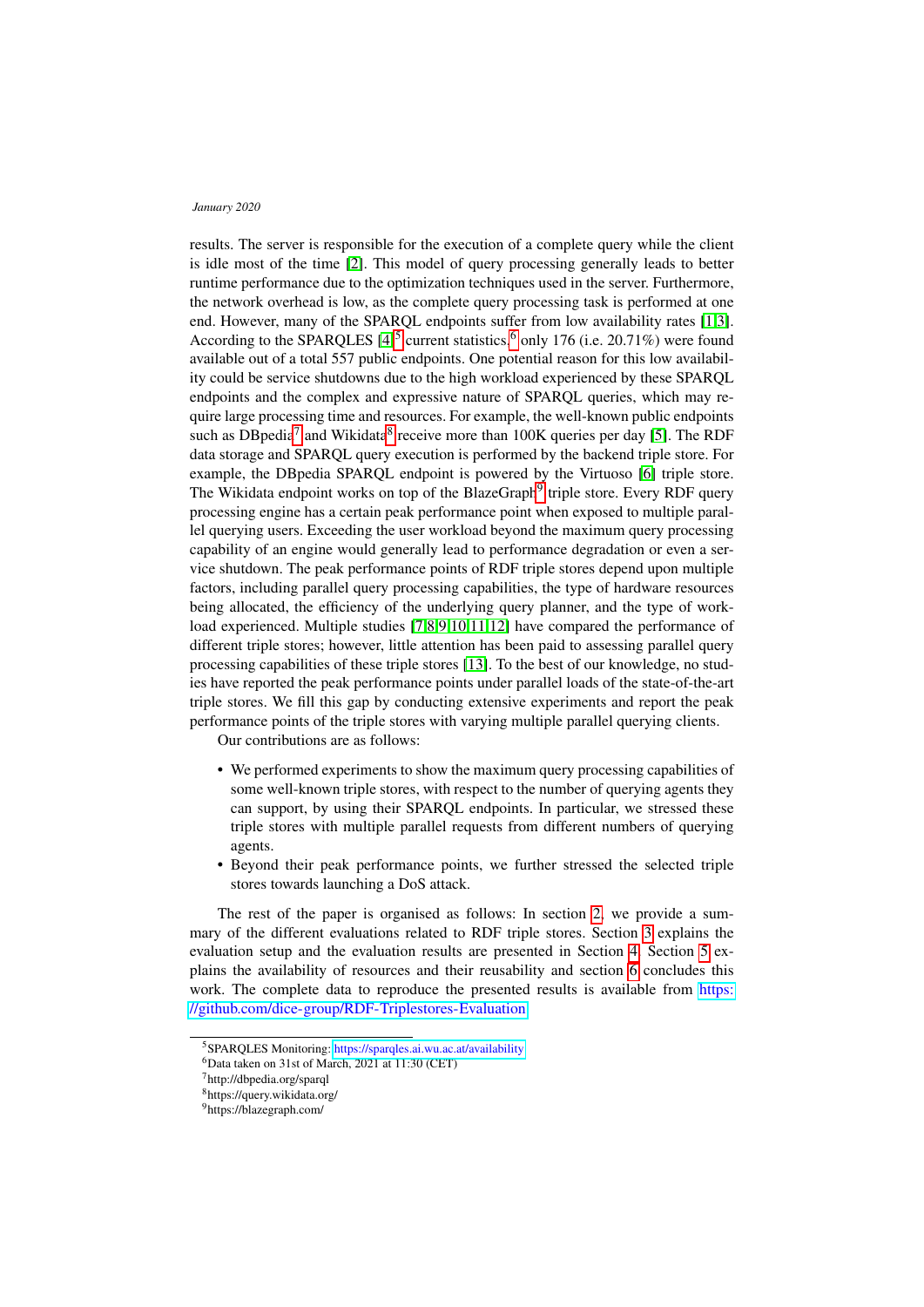# <span id="page-2-0"></span>2. Related Work

The focus of this section is to show the details of the experiments performed to evaluate the state-of-the-art triple stores. The main aim is to highlight the lack of research into the stress tolerance of different triple stores for their peak performance capabilities.

The importance of linked data and knowledge graphs has motivated the development of several RDF triple stores. Ali et al. [\[14\]](#page-12-5) categorized a total of 116 triple stores: each employs different data storage and querying processing mechanisms. Consequently, various triple store benchmarks also have been developed. Saleem et al. [\[15\]](#page-12-6) provide an analysis of 10 triple store benchmarks, each employing a different evaluation setup and experiments. Table [1](#page-3-0) shows the list of the triple stores evaluated and details of the experiments conducted in these state-of-the-art triple stores benchmarks.

The performance metrics used by state-of-the-art triple store benchmarks to compare triple stores can be divided into four main categories.

- Processing Related Metrics. The metrics included in this category are related to the query processing capabilities of the triple stores. In this category, the Queries per Second (QpS), Queries Mix per Hour (QMpH), and Processing Overhead (PO) are the key metrics used in the state-of-the-art benchmarks.
- Storage Related Metrics. The metrics included in this category are related to the data storage and indexing techniques used in the triple stores. In this category, the data Loading Time (LT), the Storage Space (SS) required, and the Size of generated Indexes (IS) are the key metrics used in the state-of-the-art benchmarks.
- Result Set Related Metrics. The metrics included in this category are related to the result sets of the query execution over underlying triple stores. In this category, Result Set Completeness (RCm) and Correctness (RCr) are the key metrics used in the state-of-the-art benchmarks.
- Additional Metrics. This category includes additional metrics pertaining to the use of Multiple parallel Clients (MC) to assess the parallel querying capabilities of the triple store, and the Dataset Updates (DU).

The *MC* is the central metric related to our study, which is clearly missing in the majority of benchmark evaluations. Some basic evaluation is shown in BSBM and BioBench by multiple parallel querying clients. However, they did not report the peak performance points of tested triple stores.

Apart from the evaluations conducted in triple store benchmarks, additional performance evaluations can be found in the literature as well. Voigt et al. [\[20\]](#page-12-7) evaluated triple stores for data loading time, query runtimes, and result set completeness. They aimed to test the systems for some specific type of queries like SELECT (with or without UNION, REGEX, FILTER or sub-queries). For the multi-client scenario, they measured the avg. query performance, as well as how many queries could be executed within a 10-minute time slot. In addition, some experiments related to memory requirements were conducted. Conrads et al. [\[13\]](#page-12-4) presented a generic framework for benchmarking the read/write performance of triple stores in the presence of multiple querying agents. They evaluated three triple stores (Virtuoso, Fuseki and Blazegraph) for QpH and QMpH for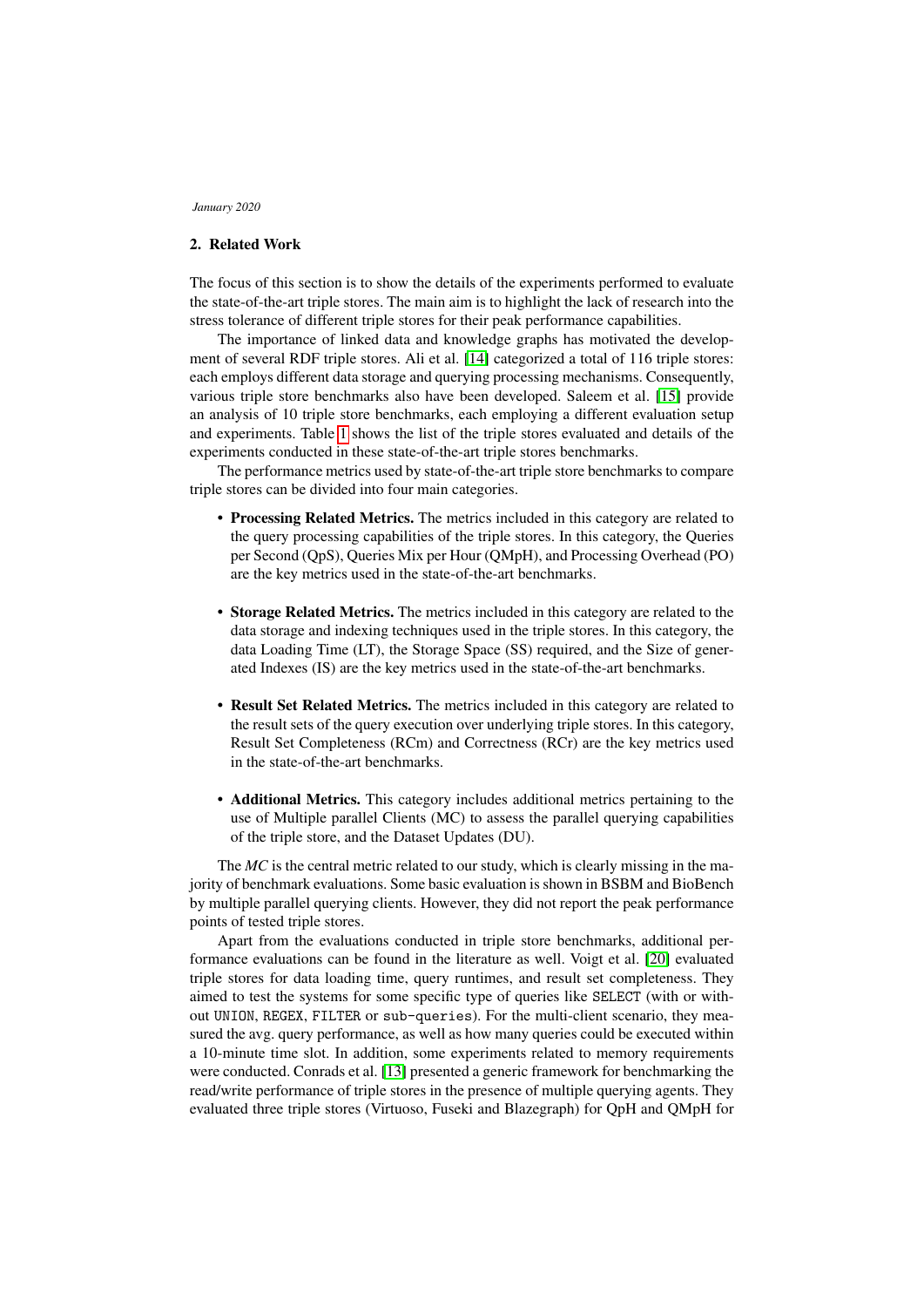<span id="page-3-0"></span>

| <b>Benchmarks</b>        | <b>Triple Stores</b>                                        | <b>Experimental Details</b>                                                                                                                                                                                                             |  |  |  |  |
|--------------------------|-------------------------------------------------------------|-----------------------------------------------------------------------------------------------------------------------------------------------------------------------------------------------------------------------------------------|--|--|--|--|
| DBPSB[16]                | Virtuoso<br>Sesame<br>Jena-TDB<br>BigOWLIM                  | QpS and QMpH of all mentioned triple stores were<br>evaluated. These triple stores were loaded with real-<br>world DBpedia dataset and one querying agent (user)<br>at a time was used.                                                 |  |  |  |  |
| FEASIBLE[7]              | Virtuoso<br><b>OWLIM-SE</b><br>Jena-TDB (Fuseki)<br>Sesame  | QpS, QmpH and performance metrics relating to result<br>set correctness and completeness were evaluated. Two<br>datasets, i.e., real-world DBpedia and synthetic Wat-<br>Div, were used. Only one querying agent was used at a<br>time. |  |  |  |  |
| WatDiv[8]                | 4Store<br>$RDF-3X$<br>MonetDB<br>Virtuoso                   | Query execution time for synthetic datasets of differ-<br>ent sizes was measured for only one querying user at a<br>time. The experiments aim to compare triple stores by<br>using synthetically generated data.                        |  |  |  |  |
| FishMark[17]             | Virtuoso<br>Quest                                           | QpS for all the selected triple stores was evaluated<br>against one querying user at a time. A synthetic dataset<br>was used in this benchmark.                                                                                         |  |  |  |  |
| Bowlogna[18]             | $RDF-3X$<br>4Store<br>Virtuoso<br>Diplodocus                | Performance metrics relating to storage, i.e., RDF data<br>loading time and the index size of all triple stores were<br>evaluated. A synthetic dataset relating to the university<br>data was used.                                     |  |  |  |  |
| TrainBench[19]           | RDF4J<br>Jena-TDB                                           | All mentioned triple stores were loaded with synthetic<br>datasets of different sizes. After that, they were evalu-<br>ated for result size completeness and correctness.                                                               |  |  |  |  |
| BioBench <sup>[12]</sup> | <b>OWLIM-SE</b><br>Virtuoso<br>Bigdata<br>Mulgara<br>4Store | Performance metrics relating to load time, storage<br>space, and result sets were evaluated for single and<br>multi users. However, the triple stores were not evalu-<br>ated for query processing.                                     |  |  |  |  |
| <b>BSBM</b> [11]         | Sesame<br>Jena-TDB<br>Jena-SDB<br>Virtuoso                  | The mentioned triple stores were loaded with synthetic<br>datasets of different sizes and were evaluated for QpS,<br>QMpH, and some other metrics related to data storage<br>and result sets.                                           |  |  |  |  |
| SP2Bench[10]             | Sesame<br>Virtuoso<br><b>ARQ</b><br>Redland                 | The selected triple stores were evaluated for process-<br>ing overhead, storage and result set related performance<br>metrics. Synthetic datasets were used and only one<br>querying user was used.                                     |  |  |  |  |

|  |  | Table 1. Details of Benchmarks and type of experiments performed |  |  |  |  |
|--|--|------------------------------------------------------------------|--|--|--|--|
|--|--|------------------------------------------------------------------|--|--|--|--|

different dataset sizes (DBpedia and SWDF $^{10}$  $^{10}$  $^{10}$ ). Rohloff et al. [\[21\]](#page-12-12) evaluated some triple store technologies, such as MySQL,<sup>[11](#page-3-2)</sup> DAML DB<sup>[12](#page-3-3)</sup> and BigOWLIM<sup>[13](#page-3-4)</sup> (currently called GraphDB), in combination with RDF4J $<sup>14</sup>$  $<sup>14</sup>$  $<sup>14</sup>$  and Jena,  $<sup>15</sup>$  $<sup>15</sup>$  $<sup>15</sup>$  as query frameworks for data load-</sup></sup> ing time and query response time, by changing the dataset sizes. Stegmaier et al. [\[21\]](#page-12-12) performed an evaluation on some of the RDF database technologies, including RDF4J,<sup>[16](#page-3-7)</sup>

<span id="page-3-1"></span><sup>&</sup>lt;sup>10</sup>Semantic Web Dog Food

<span id="page-3-2"></span><sup>11</sup><http://www.mysql.com/>

<span id="page-3-3"></span> $12$ <http://www.daml.org/2001/09/damldb/>

<span id="page-3-4"></span><sup>13</sup><https://www.ontotext.com/products/graphdb/>

<span id="page-3-5"></span><sup>&</sup>lt;sup>14</sup><http://www.openrdf.org/>

<span id="page-3-6"></span><sup>15</sup><https://jena.apache.org/>

<span id="page-3-7"></span><sup>16</sup><http://www.openrdf.org/>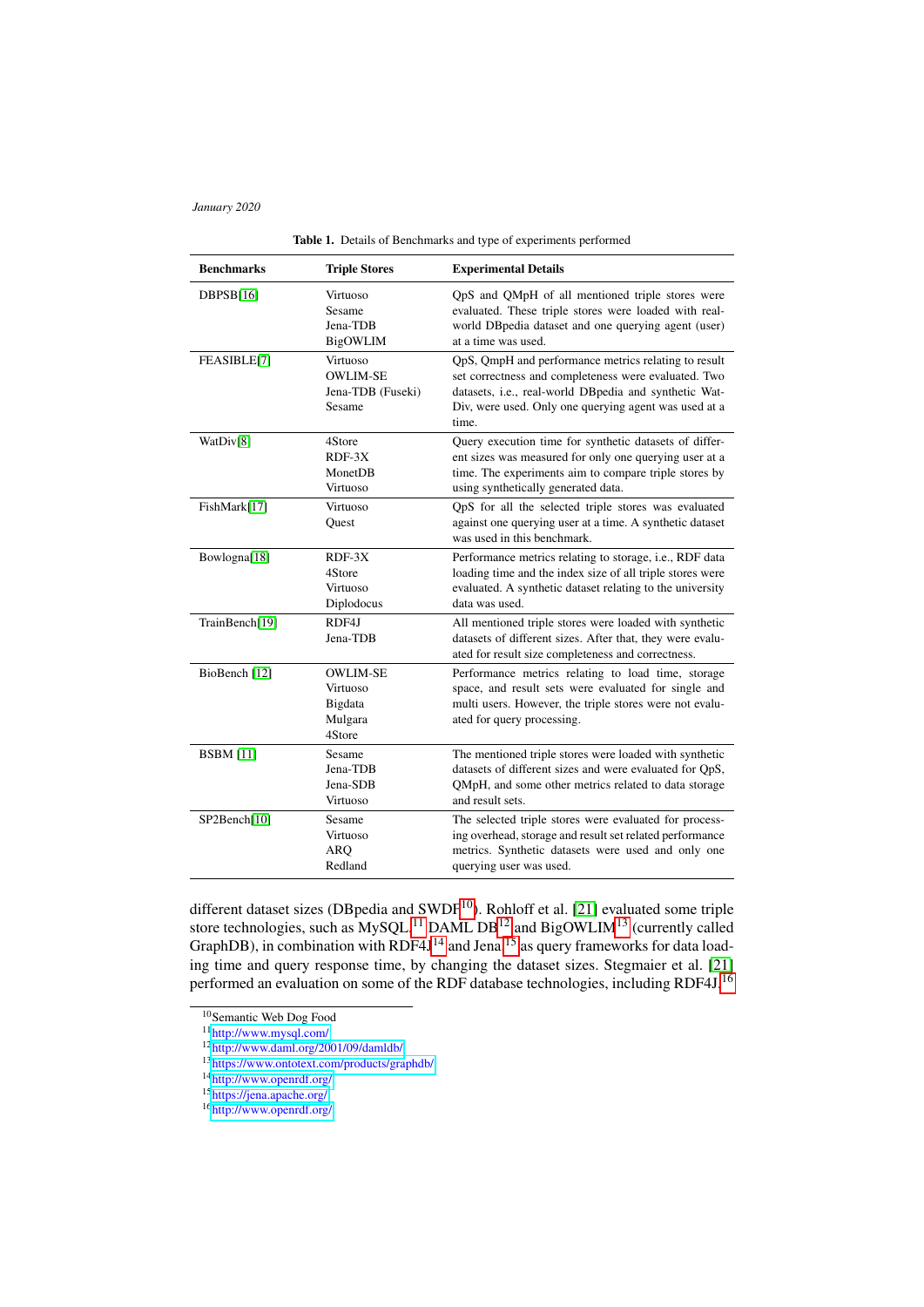AllegroGraph [\[22\]](#page-12-13), and Jena-SDB<sup>[17](#page-4-1)</sup> for their query execution time by using the SP2 [\[10\]](#page-12-1) benchmark. Cudré-Mauroux et al. [\[23\]](#page-12-14) empirically evaluated the NoSQL databases for RDF. Their evaluation is based on a comparison of several NoSQL stores, along with a native triple store, i.e., 4Store [\[24\]](#page-12-15) for RDF processing. Furthermore, Verborgh et al. [\[25\]](#page-12-16) evaluate their query engine named Triple Pattern Fragments (TPF) based on performance metrics *Number of Timeouts*, *Query Execution Time*, and *Network Usage*. Similarly, Minier et al. in  $S_A G_E$  [\[26\]](#page-12-17) perform evaluations based on avg. workload completion time for 50 clients and compare their system with brTPF [\[27\]](#page-12-18), TPF [\[25\]](#page-12-16) and Virtuoso [\[6\]](#page-11-5). Finally, Azzam et al. [\[28\]](#page-12-19) compare SMART-KG with TPF, Virtuoso and  $S_A G_E$  by using performance metrics *Number of Timeouts*, *Execution Time* and *Resource Consumption*.

However, to the best of our knowledge, none of these additional evaluations tested the performance of triple stores for their maximum throughput during parallel querying workload.

## <span id="page-4-0"></span>3. Evaluation Setup

In this section, we explain the evaluation setup used in the experiments. In general, any evaluation related to RDF systems comprises an RDF dataset, a collection of SPARQL queries, and a set of performance metrics. Here, we present key features of each of these components that are important to consider for fair evaluation. Many of these features come from state-of-the-art research contributions mentioned in [\[7,](#page-11-6)[15,](#page-12-6)[8\]](#page-11-7).

*Benchmarks.* Benchmarks for the evaluation of triple stores can either be synthetic or real-data [\[15\]](#page-12-6). The synthetic-data benchmarks make use of a data generator to generate synthetic data. Queries can be generated by using query templates on the underlying data. Synthetic-data benchmarks are useful in testing the scalability of triple stores with varying dataset sizes. However, they often fail to reflect characteristics of the real-world queries posted by users of the datasets in practice [\[15,](#page-12-6)[5](#page-11-4)[,29\]](#page-12-20). On the other hand, realdata benchmarks contain both data and queries, selected from real-world RDF datasets and their corresponding query logs. Such benchmarks more closely reflect the real-world deployment of triple stores. However, analysis of real-world queries [\[5,](#page-11-4)[29\]](#page-12-20) show that they are quite simple in terms of the structural features (number of triple patterns, types of joins, projections, etc.) and data-driven features (result sizes, selectivity, etc.) of SPARQL queries [\[15,](#page-12-6)[8\]](#page-11-7). Keeping in mind the pros and cons of both types of benchmarks, we consider both real-world as well as synthetic benchmarks in our evaluation:

• **FEASIBLE**[\[7\]](#page-11-6): is a real-data benchmark generator, which generates benchmarks by using the real-world query logs of RDF datasets. We used the same benchmark (analyzed in [\[15\]](#page-12-6)) that was generated by the FEASIBLE framework. This bench-mark is based on the DBpedia3.5.1 dataset.<sup>[18](#page-4-2)</sup> The dataset contains a total of 232M (English version) triples, 18,425k distinct subjects, 39,672 predicates, and 65,184k objects. The benchmark includes a total of 50 real queries selected from the DBpedia3.5.1 SPARQL endpoint log. These queries cover most of the required structural and data-driven features of the SPARQL queries [\[15\]](#page-12-6). Furthermore, it is the

<span id="page-4-1"></span><sup>17</sup><https://jena.apache.org/documentation/sdb/>

<span id="page-4-2"></span><sup>18</sup>DBpedia3.5.1: <dbpedia.org>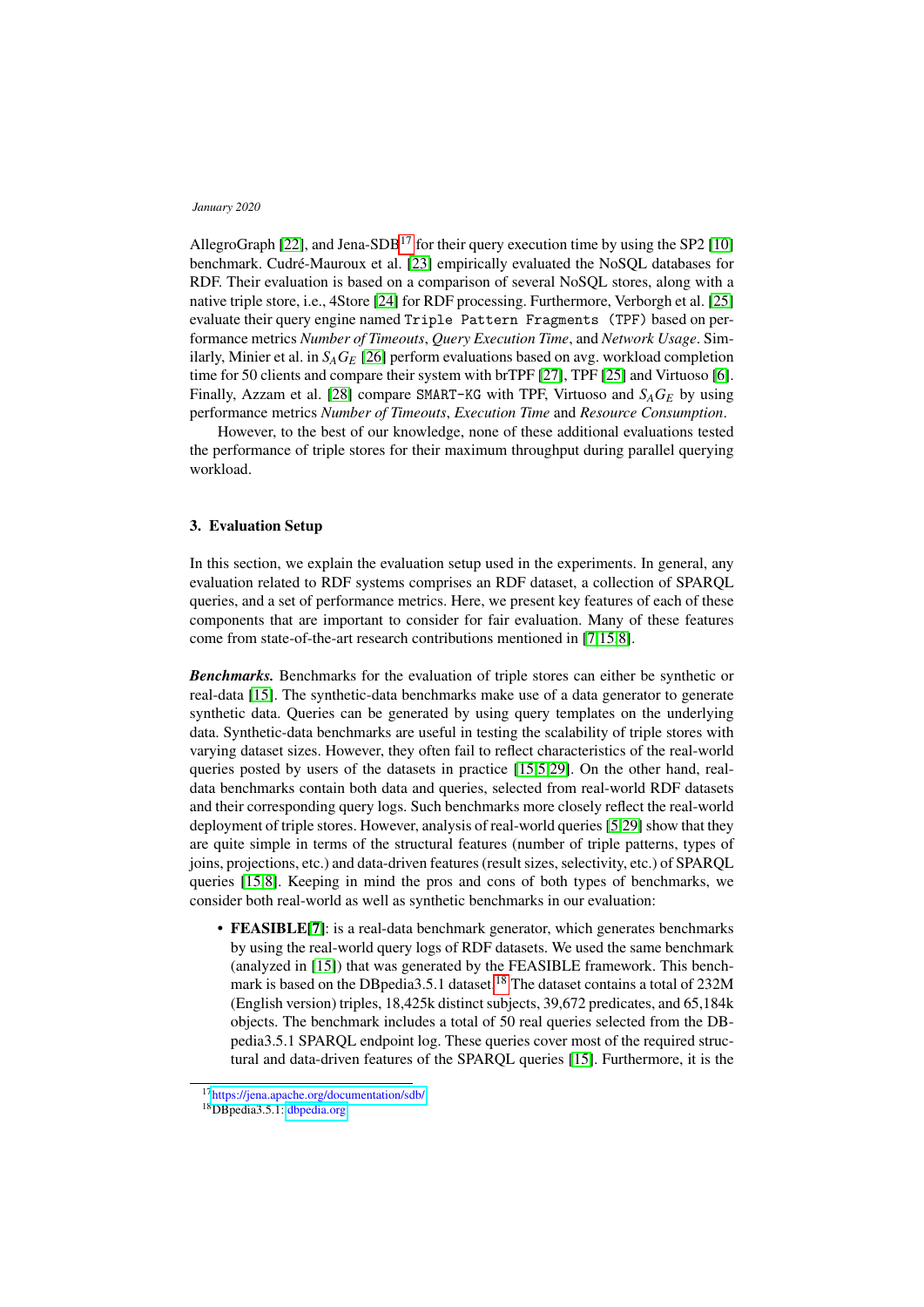

<span id="page-5-0"></span>

<span id="page-5-1"></span>Table 2. Coverage of SPARQL clauses and join vertex types used in the benchmarks in percentages. SPARQL clauses: DIST[INCT], FILT[ER], REG[EX], OPT[IONAL], UN[ION], LIM[IT], ORD[ER BY]. Join vertex types: Star, Path, Sink, Hyb[rid], N[o] J[oin].

|                                                                      | Distributions of SPAROL Clauses |  |  |  |  |  | Distr. of Join Vertex Type |  |  |  |                                                                       |       |
|----------------------------------------------------------------------|---------------------------------|--|--|--|--|--|----------------------------|--|--|--|-----------------------------------------------------------------------|-------|
| Benchmark DIST FILT REG OPT UN LIM ORD Star Path Sink Hyb. N.J.      |                                 |  |  |  |  |  |                            |  |  |  |                                                                       |       |
| Watdiv                                                               | 0.0                             |  |  |  |  |  |                            |  |  |  | $0.0$ $0.0$ $0.0$ $0.0$ $0.0$ $0.0$ $0.0$ $28.0$ $64.0$ $26.0$ $20.0$ | - 0.0 |
| FEASIBLE 56.0 58.0 22.0 28.0 40.0 42.0 32.0 58.0 18.0 36.0 16.0 30.0 |                                 |  |  |  |  |  |                            |  |  |  |                                                                       |       |

most diverse benchmark in comparison to other triple store benchmarks included in [\[15\]](#page-12-6).

• WatDiv[\[8\]](#page-11-7): is a synthetic benchmark generator. Again, we used the same benchmark analyzed in [\[15\]](#page-12-6) that was generated by WatDiv generators having 108M triples, usually called 100M WatDiv dataset. Similarly, for more diverse evaluation and to test the scalability of the triple stores w.r.t. varying dataset sizes, we considered two more datasets generated by the same benchmark having 10M and one billion triples. The total number of query templates used in benchmarks is 50, including 20 basic testing query templates and 30 extensions to basic testing. The basic testing consists of queries in four categories, namely, linear queries (L), star queries (S), snowflake-shaped queries (F) and complex queries (C) [\[8\]](#page-11-7).

The coefficient of variation, which shows diversity scores [\[15\]](#page-12-6) across different SPARQL query features, is shown in Fig. [1.](#page-5-0) The coverage of different SPARQL clauses and join vertex types is shown in Table [2.](#page-5-1) Further detailed analysis of the datasets as well as queries about the selected benchmarks can be found in [\[15\]](#page-12-6). Please note that these are the two most diverse benchmarks according to the benchmarks analysis conducted in [\[15\]](#page-12-6).

*Performance Metric.* Since we are measuring the throughput of triple stores, we use Queries per Second (QpS) as the main performance indicator.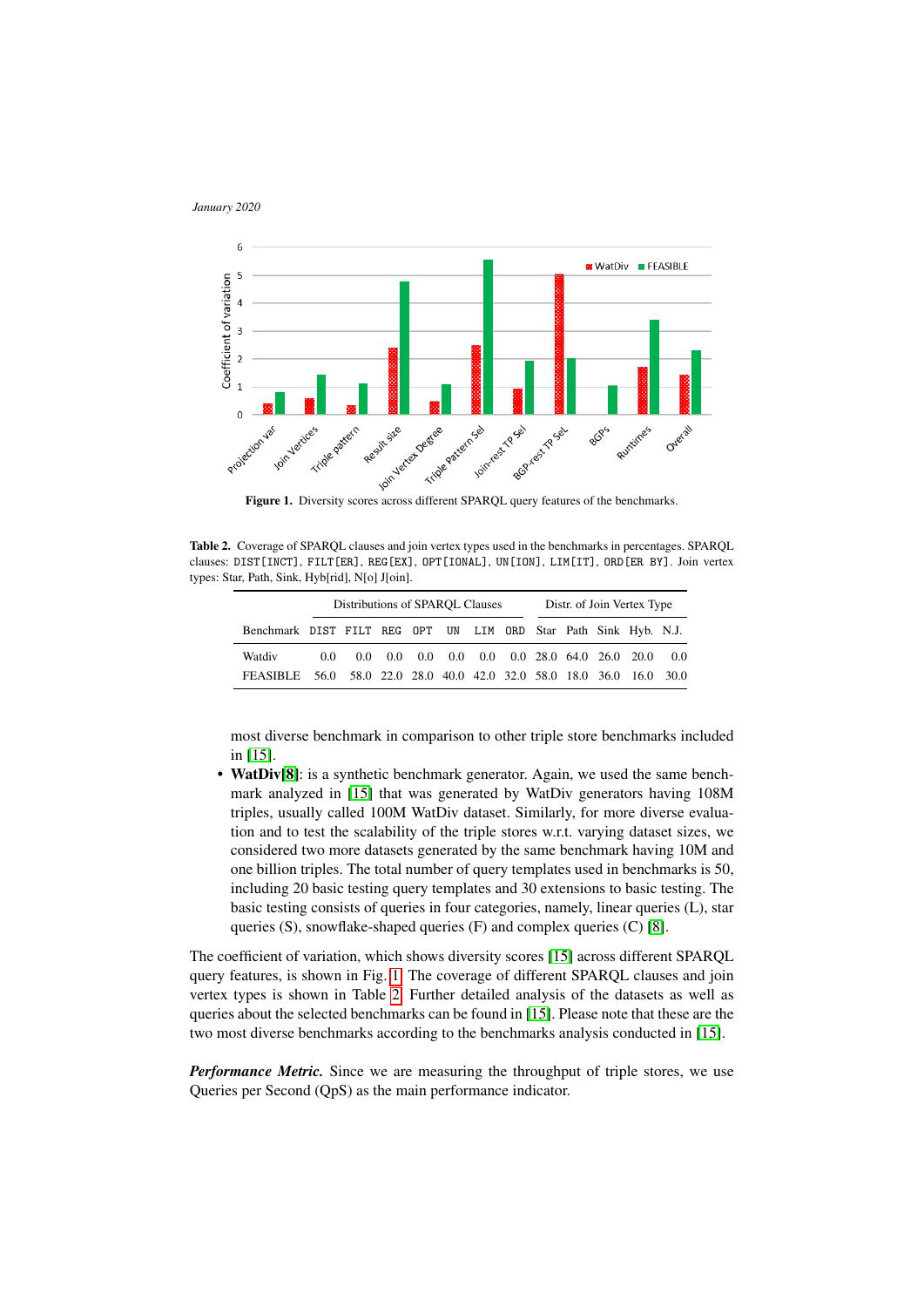*Triple Stores.* We selected triple stores to be included in the evaluation based on the following criteria: (1) the triple stores should be available for free, therefore we excluded commercial triple stores, (2) they should be able to load and process both the selected datasets and the corresponding queries, (3) they should offer SPARQL HTTP endpoints, (4) they should support the SPARQL features included in the FEASIBLE benchmark, therefore triple stores which only support  $BGP<sup>19</sup>$  $BGP<sup>19</sup>$  $BGP<sup>19</sup>$  queries are excluded, and (5) they should have no benchmarking restrictions, e.g., the maintainers had to approve the inclusion of their system results in the publication to the public.

Based on the above criteria we have considered the following triple stores in our evaluation $20$ :

1. Virtuoso<sup>[21](#page-6-2)</sup> is flexible enough to configure most of its parameters through config file. We used Virtuoso version 7.2.6 with NumberOfBuffers=680000 and MaxDirtyBufferes=500000, which is recommended settings for 8 GB of free system memory. The parameter MaxClientConnections in the HTTP Server section, is set according to the number of querying users (i.e., one connection per querying user) for all the individual experiments.

The ThreadsPerQuery = 32 is set according to the number of CPU cores.

- 2. Jena  $TDB^{22}$  $TDB^{22}$  $TDB^{22}$  Version 3.13.1 with Fuseki as HTTP interface with Java heap size set to 8g. The documentation<sup>[23](#page-6-4)</sup> about parallelism shows that Jena's query mechanism is itself multi-threaded, and it supports parallel querying by default.
- 3. Blazegraph<sup>[24](#page-6-5)</sup> Version 2.1.4, with Jetty as HTTP interface and Java heap size set to 8g. Through its configuration file, we changed the QueryThreadPoolSize=32 and ReadOnly=True. All other parameters were kept default.
- 4. Ontotext GraphDB<sup>[25](#page-6-6)</sup> with Java heap=8g.
- 5. Parliament [\[30\]](#page-12-21) with MIN MEM=1g and MAX MEM=8g of Java heap and jetty as HTTP interface.

In some cases, we also contacted the maintainers of the systems to get the recommended and comparable settings.

*Benchmark Execution.* All the experiments were performed using the benchmark execution framework Iguana V2.1.2 [\[13\]](#page-12-4), which is particularly developed to measure the read/write performance of RDF triple stores in the presence of multiple querying agents. As recommended by the maintainer, we set the query time-out to 10 minutes per query, and each experiment was performed in a stress test with 60 minutes run time. All the

<span id="page-6-0"></span><sup>19</sup>https://www.w3.org/TR/rdf-sparql-query/#BasicGraphPatterns

<span id="page-6-1"></span><sup>&</sup>lt;sup>20</sup>We tried our best to test the selected triple stores with matching configuration settings.

<span id="page-6-2"></span><sup>21</sup>Virtuoso[:https://virtuoso.openlinksw.com/](https://virtuoso.openlinksw.com/)

<span id="page-6-3"></span><sup>22</sup>Jena TDB: <https://jena.apache.org/documentation/tdb/>

<span id="page-6-4"></span><sup>23</sup>https://jena.apache.org/documentation/notes/concurrency-howto.html

<span id="page-6-5"></span><sup>24</sup>Blazegraph: <https://blazegraph.com/>

<span id="page-6-6"></span><sup>25</sup>GraphDB: <http://graphdb.ontotext.com/>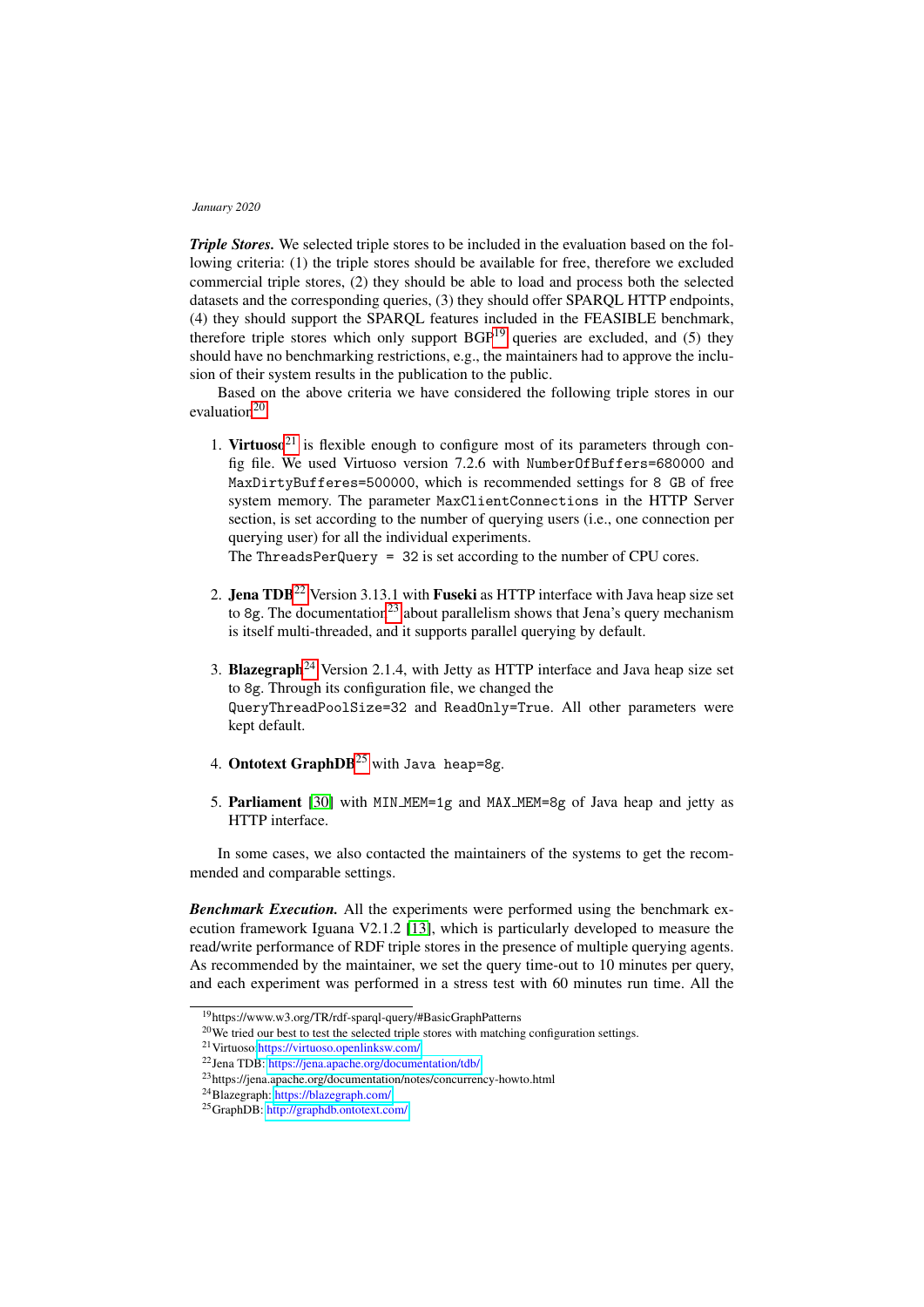experiments were performed for 1, 2, 4, 8, 16, 32, 64 and 128 concurrently executing clients. Before starting the evaluation, we bulk loaded each of the datasets into the triple stores. During each run of the experiment, the triple stores contained only the dataset upon which the benchmarking was being carried out. Moreover, we tested the selected triple stores up to 128 concurrent clients to ensure the service unavailability.

*Hardware.* All experiments were performed on a machine with two Intel Xeon E5-2620 v4 CPUs having each 8 physical cores and 16 logical cores, 256GB RAM, 11TB HDD and running Ubuntu 20.04.2 LTS.

## <span id="page-7-0"></span>4. Results and Discussion

Fig. [2d](#page-8-0) shows the results when all the triple stores are loaded with the DBpedia3.5.1 dataset and FEASIBLE [\[7\]](#page-11-6) benchmark queries were executed on them. Similarly, Fig. [2a, 2b,](#page-8-0) and [2c](#page-8-0) show the WatDiv benchmarking results when the triple stores are tested with 10 million, 100 million and one billion triples datasets, respectively. From these graphs, we want to look for the key findings pertaining to the following research questions: (1) Which triple store achieved the highest throughput in terms of  $QpS$ ? (2) On avg., which triple store is performing the best? (3) What is the peak performance point of each of the selected triple stores and when is it achieved? (4) How do the triple stores scale to the increasing number of parallel querying agents? (5) At which point does the DoS occur? and (6) How do systems scale with the increasing dataset sizes? In the fol-lowing, we discuss each of these key questions.<sup>[26](#page-7-1)</sup>

Highest Throughput: Fig. [4a](#page-9-0) shows that GraphDB achieves the highest peak performance point, i.e., 231 on avg., as well as in the case of all the individual benchmarks (ref. [Figure 2\)](#page-8-0). Followed by GraphDB, Virtuoso achieves the second position by achieving maximum avg. throughput of 88 QpS, and in the case of WatDiv-10-Million benchmark, it has the highest individual QpS value as shown in Fig. [3.](#page-9-1) Then Fuseki-TDB, Blazegraph and Parliament achieve the 3rd, 4th and 5th position, respectively. Finally, Blazegraph achieves almost the same maximum QpS in all WatDiv benchmarks.

Average Throughput: The avg. throughput of the selected triple stores can be measured by calculating the area under the curve in the corresponding throughput graphs. The higher the area covered, the higher the avg. throughput. Fig. [4b](#page-9-0) shows that Virtuoso achieves the maximum avg. throughput of 3621. It is followed by Parliament having 3101, then Fuseki-TDB having 2727, followed by GraphDB with 2364 and then Blazegraph with 1775. From the Fig. [3](#page-9-1) and [4b,](#page-9-0) it can be observed that the maximum peak performance in terms of QpS, does not necessarily mean that the same system will perform well in terms of avg. throughput.

Peak Performance Points: The results in Fig. [2](#page-8-0) show that there is a peak performance point for each triple store. This peak point of any triple store differs for all the benchmarks, but is reached during the same number of querying agents. Once that point is

<span id="page-7-1"></span><sup>&</sup>lt;sup>26</sup>Please note that the aim of this paper is to report the triple stores performances with different stress testing. The reason why one triple store performs better than others is out of the scope of this paper.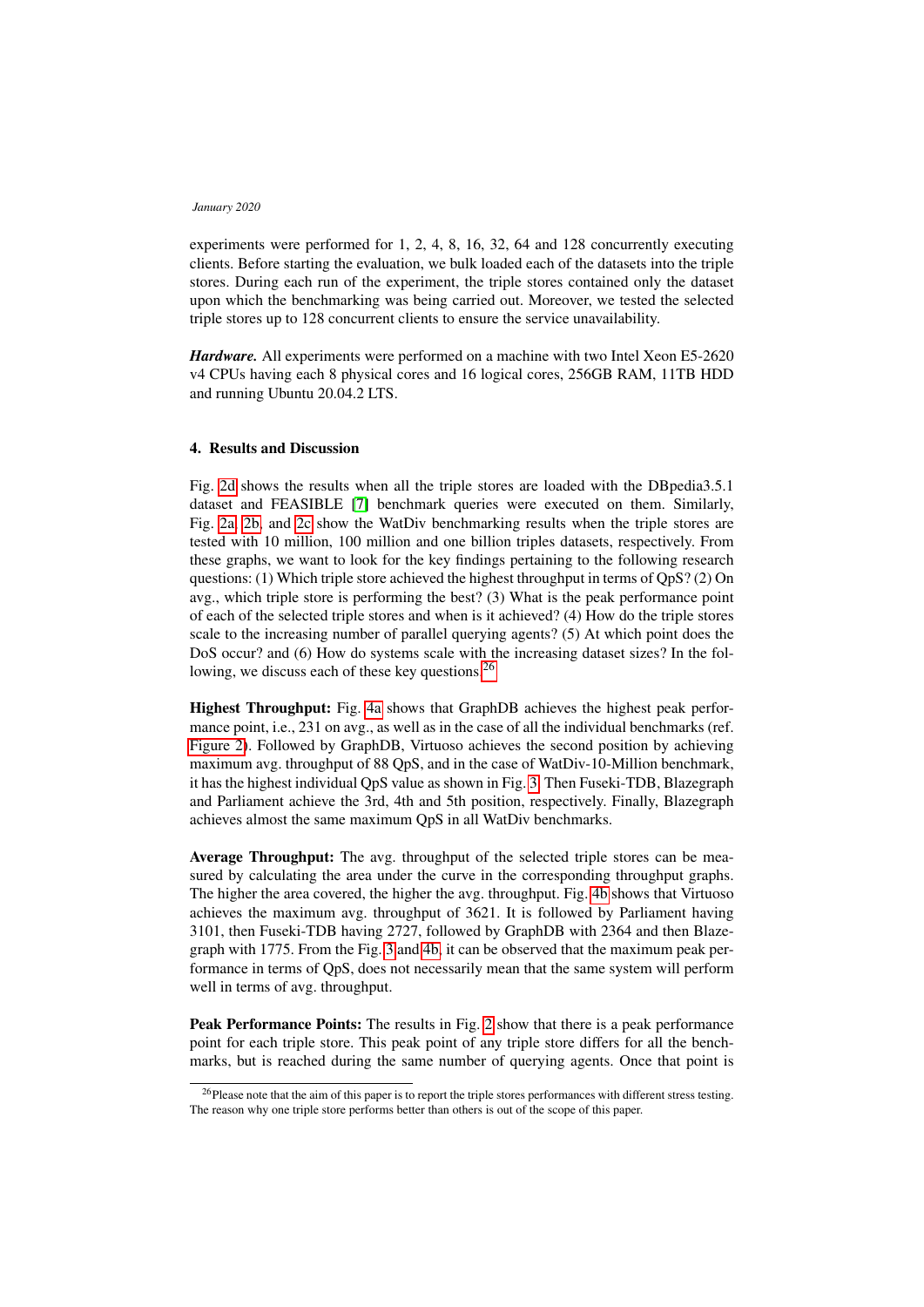

<span id="page-8-0"></span>

**Figure 2.** Benchmark results on  $(a)$ ,  $(b)$ ,  $(c)$  and  $(d)$  for all the triple stores - For each benchmark, the x-axis shows the No. of querying users while y-axis shows the average Queries-per-Second per one user.

reached, further increase in the querying workload leads to gradual decrease in performance.

Parallel Scalability: It refers to how triple stores react to the increasing querying agents. A highly parallel scalable triple store's throughput would gradually increase with the increasing number of multiple querying agents. We can see from Fig. [5f,](#page-10-1) that this is not the case for the majority of selected triple stores, i.e., the peak performance point of these triple stores is reached quite early. In this regard, the parallel scalable triple store ranking is: Fuseki-TDB and Parliament are scalable up to eight querying agents, followed by Virtuoso with four, Blazegraph with two, and GraphDB with only one. It is worth mentioning here that Parliament achieve the least avg. peak performance but is scalable in terms of the maximum number of querying agents it supports.

Denial of Service (DoS): Our results show that the throughput of the selected triple stores almost reaches zero when exposed to 128 querying agents. This is the point at which triple stores almost stop responding.

Scalability with Increasing Dataset: Finally, we want to measure the scalability of the selected triple stores in terms of varying datasets sizes as well as increasing querying agents. Fig. [5a, 5b, 5c, 5d](#page-10-1) and [5e](#page-10-1) show the corresponding results for each of the selected triple stores. We can clearly see that, in general, performance is decreased with the increase in the number of agents as well as the size of dataset. These results are as expected because increasing the workload or the dataset size will lead to more processing work to be performed by the triple stores to get the desired query results. However, a sub ques-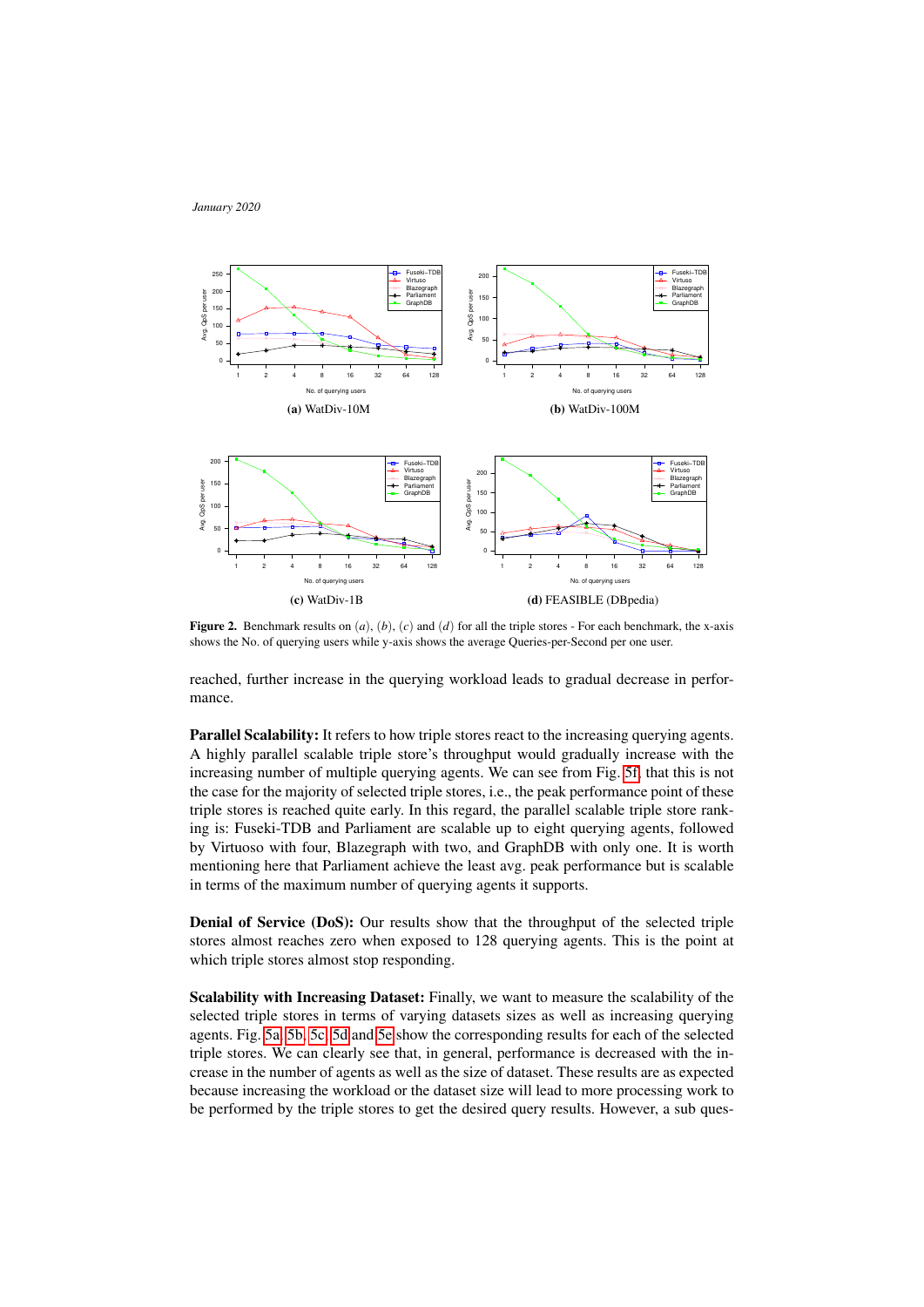<span id="page-9-1"></span>

Figure 3. Peak throughput in terms of avg. Queries-per-Second per user of all given triple stores with different benchmarks.

<span id="page-9-0"></span>

Figure 4. (*a*) shows the peak performance point in terms of the avg. QpS per user of all the benchmarks, while (*b*) shows the total throughput of the systems (triple stores) in terms of the area covered under the curve of avg. QpS of all benchmarks.

tion to be investigated is that which triple store scale better with increasing dataset size? Fig [5b](#page-10-1) shows that the throughput of Blazegraph is not much affected by increasing the size of the dataset. It is followed by GraphDB (ref. [Figure 5e\)](#page-10-1) with little effect on the varying dataset sizes. On the other hand, we can clearly see a short performance drop on the other three selected triple stores. In particular, the performance of Virtuoso is greatly affected by the dataset sizes. In conclusion, the results suggest that Blazegraph is the most scalable triple store to handle big data with smaller effect on the throughput.

In summary, our results reveal the parallel query processing capabilities of selected triple stores. In particular, there exists a peak performance point for each of these triple stores which is generally reached with only a small number of multiple querying agents, as shown in Fig. [5f.](#page-10-1) Hence, these triple stores can easily lead to performance degradation or even a service shutdown when they are exposed to multiple querying users.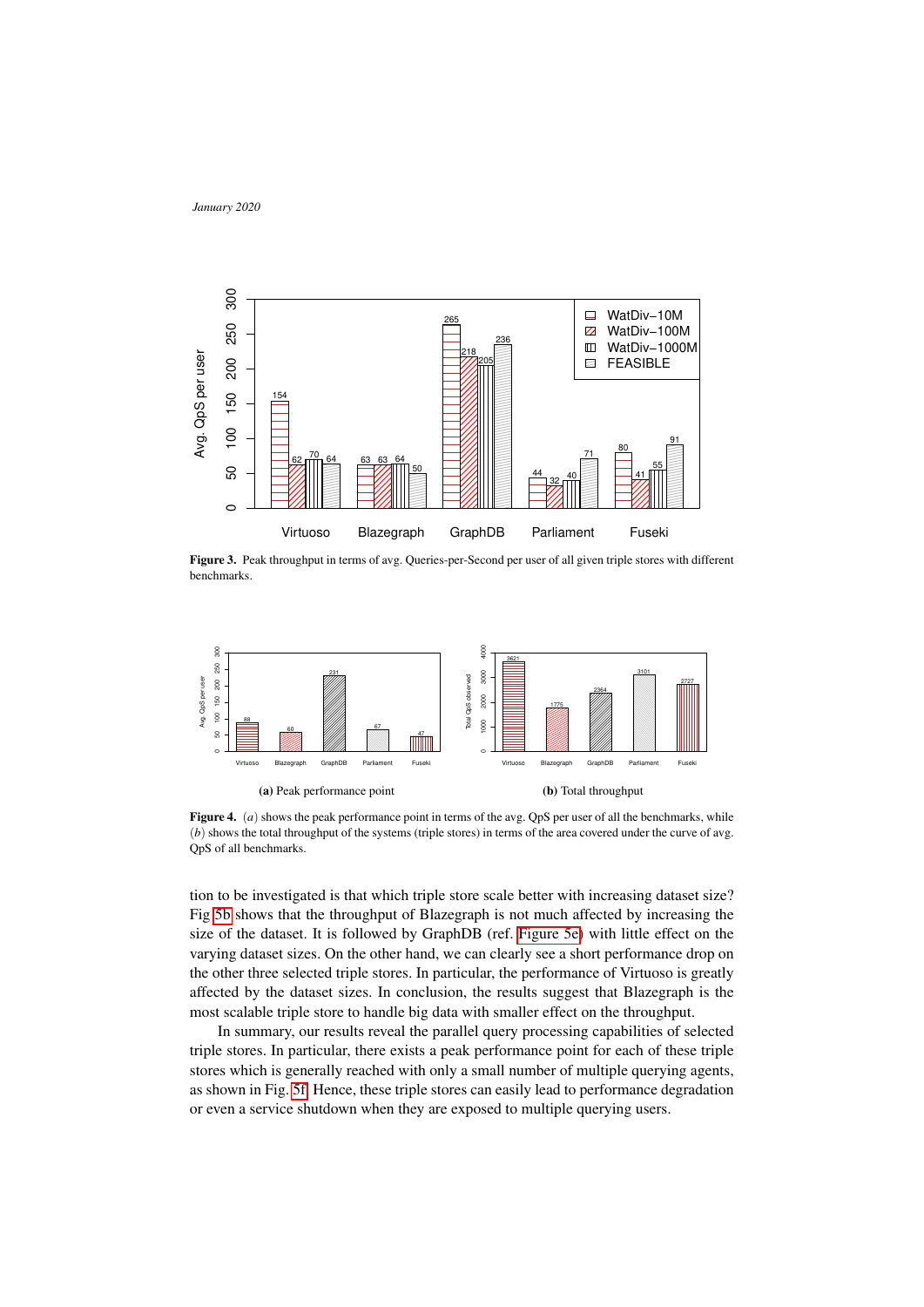<span id="page-10-1"></span>

Figure 5. Benchmark results on WatDiv-10-Million (a), WatDiv-100-Million (b), WatDiv-One-Billion (c) and DBpedia (d); For each benchmark, x-axis shows the No. of querying users while y-axis shows the avg. QpS per user. (f) shows the No. of users that triple stores support concurrently with highest throughput.

## <span id="page-10-0"></span>5. Resource Availability and Reusability

The datasets and queries used in this work are based on state-of-the-art benchmarks [\[7,](#page-11-6)[8\]](#page-11-7). The query execution was performed by using the IGUANA [\[13\]](#page-12-4) benchmark execution framework. All data required to reproduce these experiments or conduct a new set of experiments are available from the aforementioned repository homepage. Since we used standard state-of-the-art benchmarks and a standard benchmark execution framework, new triple store developers can use the same setup to test their own triple stores and compare with the state of the art. Finally, we also provide the complete evaluation results to enable a more fine-grained analysis. The current queries used in the FEASIBLE-DBpedia benchmark were selected from the query log of the DBpedia version 3.5.1. However, new queries for other versions of DBpedia are now available from the LSQ [\[5\]](#page-11-4) dataset, which can be directly consumed by the FEASIBLE benchmark generation framework. In the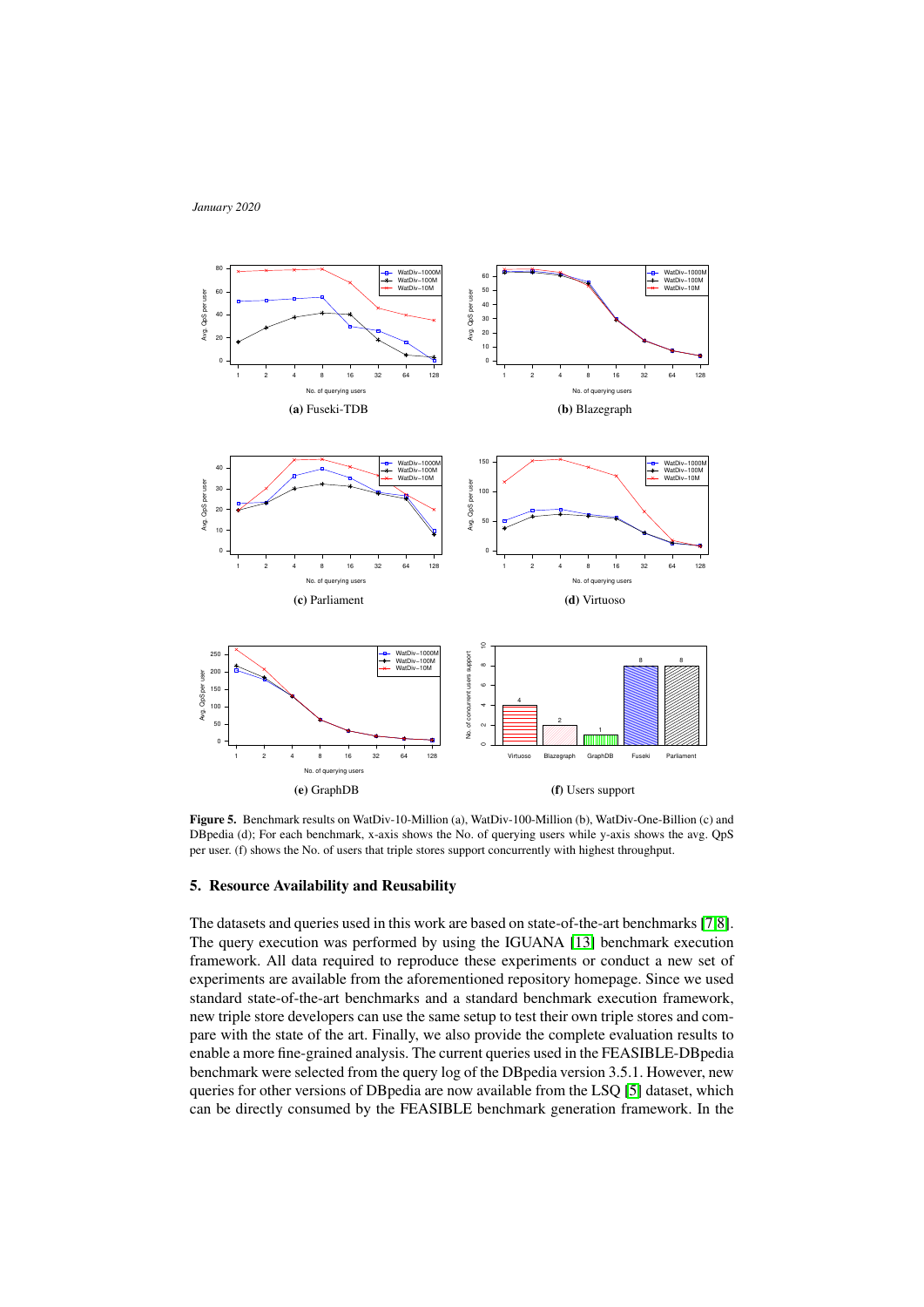future, we will provide more FEASIBLE-DBpedia benchmarks for the newer versions of DBpedia from the same resource home page. This will ensure triple store testing for their scalability with respect to varying sizes of DBpedia.

## <span id="page-11-8"></span>6. Conclusion

State-of-the-art linked data querying interfaces face the problem of finding a reasonable solution for the trade-off between performance and availability of RDF triple stores. Serving requests with high efficiency, and at the same time ensuring high availability of the endpoints, is crucial for the success of the Semantic Web. We conducted experiments with the aim of facilitating the design of smart query processing interfaces that ensure both high performance and availability. In particular, we showed the peak performance points and the parallel query processing capabilities of selected triple stores. Furthermore, we showed the extreme workloads that lead to potential service shutdowns on these triple stores. Finally, we measured the effect of varying dataset sizes on the query runtime performances of the selected triple stores. In the future, we want to include more triple stores and measure the effect of the resources (allocated RAM memory in particular) on the performance.

### Acknowledgments

This work has been supported by the project 3DFed (Grant no. 01QE2114B), Know-Graphs (no. 860801), and DAIKIRI (no. 01IS19085B). In addition, the Higher Education Commission (HEC) of Pakistan.

## References

- <span id="page-11-0"></span>[1] R. Verborgh, M. Vander Sande, O. Hartig, J. Van Herwegen, L. De Vocht, B. De Meester, G. Haesendonck and P. Colpaert, Triple pattern fragments: a low-cost knowledge graph interface for the web, *JOURNAL OF WEB SEMANTICS* 37-38 (2016), 184–206. [http://dx.doi.org/10.1016/j.websem.2016.03.](http://dx.doi.org/10.1016/j.websem.2016.03.003) [003.](http://dx.doi.org/10.1016/j.websem.2016.03.003)
- <span id="page-11-1"></span>[2] H. Khan, Towards More Intelligent SPARQL Querying Interfaces, in: *International Semantic Web Conference*, 2019. [http://ceur-ws.org/Vol-2548/paper-12.pdf.](http://ceur-ws.org/Vol-2548/paper-12.pdf)
- <span id="page-11-2"></span>[3] C. Buil-Aranda, A. Hogan, J. Umbrich and P.-Y. Vandenbussche, SPARQL Web-Querying Infrastructure: Ready for Action?, in: *The Semantic Web – ISWC 2013*, Springer Berlin Heidelberg, Berlin, Heidelberg, 2013, pp. 277–293. ISBN ISBN 978-3-642-41338-4.
- <span id="page-11-3"></span>[4] P.-Y. Vandenbussche, J. Umbrich, L. Matteis, A. Hogan and C. Buil-Aranda, SPARQLES: Monitoring public SPARQL endpoints, *Semantic Web* 8 (2017), 1–17. doi:10.3233/SW-170254.
- <span id="page-11-4"></span>[5] M. Saleem, M.I. Ali, A. Hogan, Q. Mehmood and A.N. Ngomo, LSQ: The Linked SPARQL Queries Dataset, in: *ISWC*, Springer, 2015, pp. 261–269.
- <span id="page-11-5"></span>[6] O. Erling and I. Mikhailov, *Virtuoso: RDF Support in a Native RDBMS*, in: *Semantic Web Information Management: A Model-Based Perspective*, Springer Berlin Heidelberg, Berlin, Heidelberg, 2010, pp. 501–519.
- <span id="page-11-6"></span>[7] M. Saleem, Q. Mehmood and A.N. Ngomo, FEASIBLE: A Feature-Based SPARQL Benchmark Generation Framework, in: *ISWC*, Springer, 2015, pp. 52–69.
- <span id="page-11-7"></span>[8] G. Aluc, O. Hartig, M.T. Özsu and K. Daudjee, Diversified Stress Testing of RDF Data Management Systems, in: *The Semantic Web – ISWC 2014*, P. Mika, T. Tudorache, A. Bernstein, C. Welty, C. Knoblock, D. Vrandečić, P. Groth, N. Noy, K. Janowicz and C. Goble, eds, 2014, pp. 197-212. ISBN ISBN 978-3-319-11964-9.